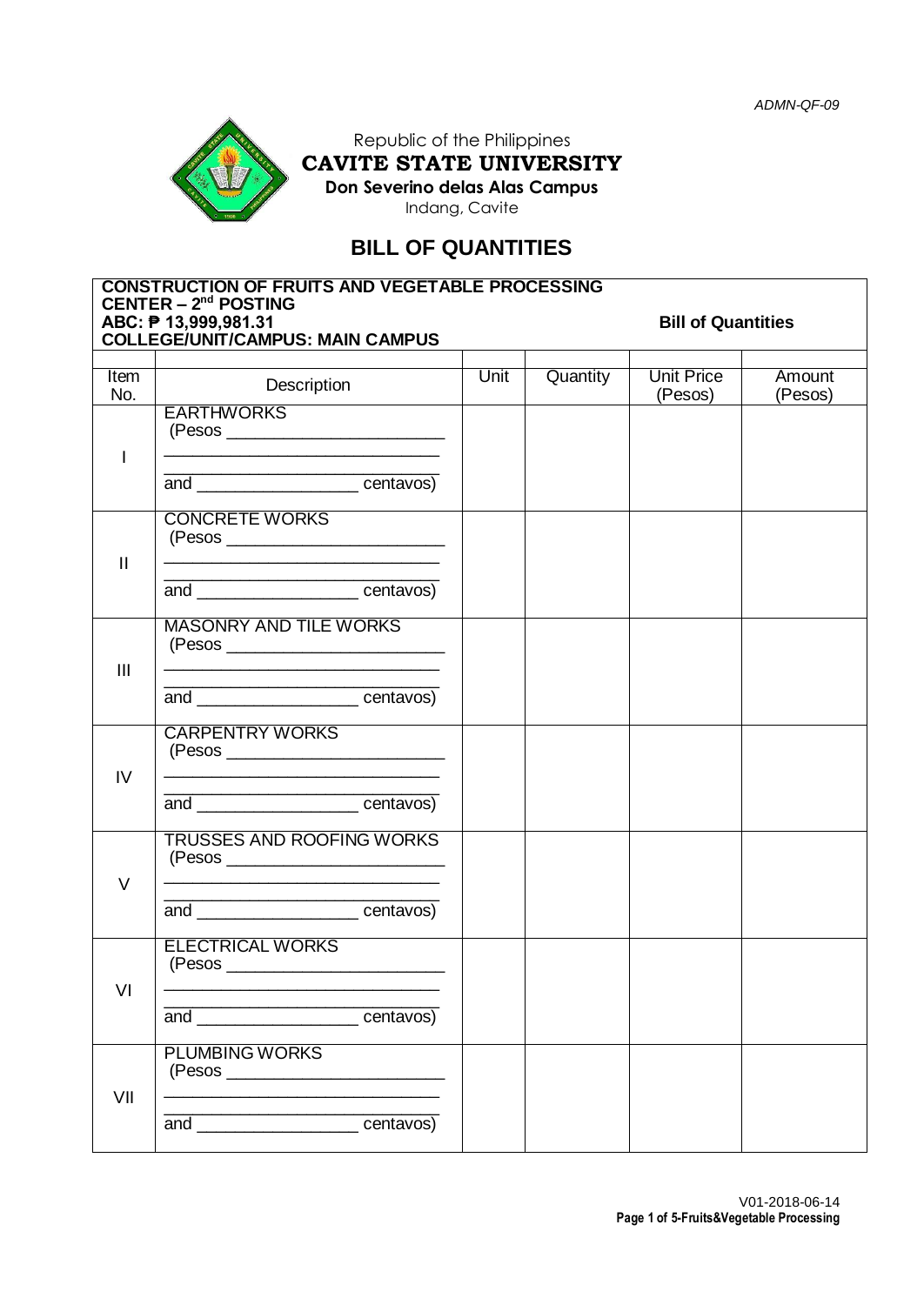| VIII                                                        | <b>FIRE PROTECTION WORKS</b> |       |  |
|-------------------------------------------------------------|------------------------------|-------|--|
|                                                             | and centavos)                |       |  |
|                                                             | <b>GRAND TOTAL</b>           |       |  |
|                                                             | Write grand total in words   |       |  |
| Submitted by:<br>Names of Birlder(Birlder): Denne entatives |                              | Date: |  |

Name of Bidder/Bidder's Representative: \_\_\_\_\_\_\_\_\_\_\_\_\_\_\_\_\_\_\_\_\_\_\_\_\_\_\_\_\_\_\_\_\_\_\_\_\_\_\_\_\_\_\_\_ Position: \_\_\_\_\_\_\_\_\_\_\_\_\_\_\_\_\_\_\_\_\_\_\_\_\_\_\_\_\_\_\_\_\_\_\_\_\_\_\_\_\_\_\_\_\_\_\_\_\_\_\_\_\_\_\_\_\_\_\_\_\_\_\_\_\_\_\_ Construction Company/Contractor: \_\_\_\_\_\_\_\_\_\_\_\_\_\_\_\_\_\_\_\_\_\_\_\_\_\_\_\_\_\_\_\_\_\_\_\_\_\_\_\_\_\_\_\_\_\_\_\_\_\_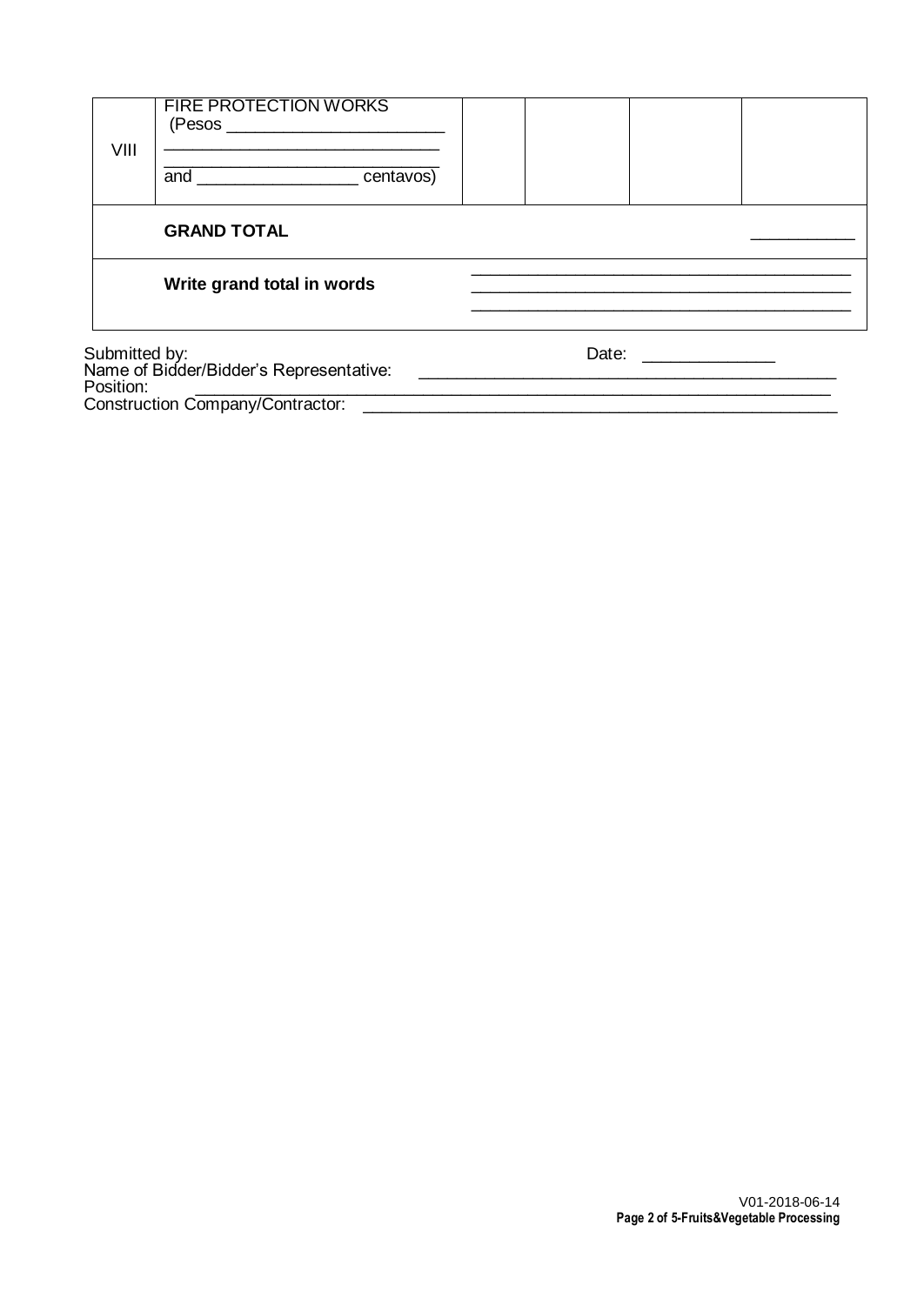### *CAVITE STATE UNIVERSITY*

#### SCOPE OF WORK:

#### **A. CONSTRUCTION OF FRUITS AND VEGETABLE PROCESSING CENTER – 2 nd POSTING** GENERAL NOTES:

- 1. The project should be finished for 300 calendar days.
- 2. Actual site inspection is a must. Existing structure should be demolished.
- 3. The area should be cleared/cleaned before and after the construction work at least six meters away from the building line. Unusable used formworks, excessive soil fill and all other unwanted debris of construction works should be disposed properly.

### **B. Technical Description**

## I. **Earthworks**

- **A.** Mobilization
	- 1. Provide the following:
		- Billboard
		- Bank house, temporary office and temporary comfort rooms
		- Site enclosure
- **B.** Excavation/backfilling/clearing
	- 1. This work includes excavation for all column/wall footings and tie beam, catch basin and cisterns and septic tank.
- **C.** Additional fill and soil poisoning.
	- 1. Provide additional fill for the whole area.
	- 2. The entire area for the proposed building should be treated with termite proofing.
	- 3. Gravel fill  $= 0.05$  m. thick.

### II. **Concrete Works**

- **A.** Cast-in-place concrete
	- 1. Concrete works include columns, footings, stiffener columns, slab, beams, stairs, roof beams, gutter, lavatory counters, ledge/canopy and all other concrete components needed to complete the structure.
		- Provide lintel beams for the opening of windows and doors.
	- 2. Strength of concrete to be adopted shall be **3,500 psi.**
	- 3. Concrete works should be plain cement finished.
	- 4. Provide necessary tools and equipment needed for concrete works.
- **B.** Steel Reinforcement
	- 1. Use deformed bar grade 40.
	- 2. Provide necessary tools and equipment needed for steel works.
	- 3. See plan for details and extent of work.
- **C.** Material testing should be provided by the contractor and witnessed by the inspectors.

### III. **Masonry and Tile Works**

- A. CHB Laying
	- 1. Installation of CHB reinforced with 10 mm Ø deformed bar spaced at 0.60 m. on center every three layers
		- a. CHB 6" for the perimeter/exterior walls and septic tank.
		- b. CHB 4" for interior/partition walls.
	- 2. Masonry works should be plastered plain cement.
- B. Tile Works
	- Supply and installation of the following
		- 1. Ceramic colored tiles (locally-made) 0.40m x 0.40m for Pilot Plant and Production Area only (from Grid 4 to 7 and Grid A to G). Tiles must be accented with dark colors.
		- 2. Granite tiles with groove for the stairs.
		- 3. For the comfort room:
			- a. Ceramic colored tiles 12" x 12" for flooring.
			- b. 12" x 12" glazed ceramic tiles for the entire wall (from floor to ceiling).
			- c. Granite slab for lavatory concrete counter including 0.6m of its wall.
		- 4. Consult the end user for color preference of tiles.

#### IV. **Carpentry Works**

1. Provide necessary form lumber and scaffolding for the completion of the project.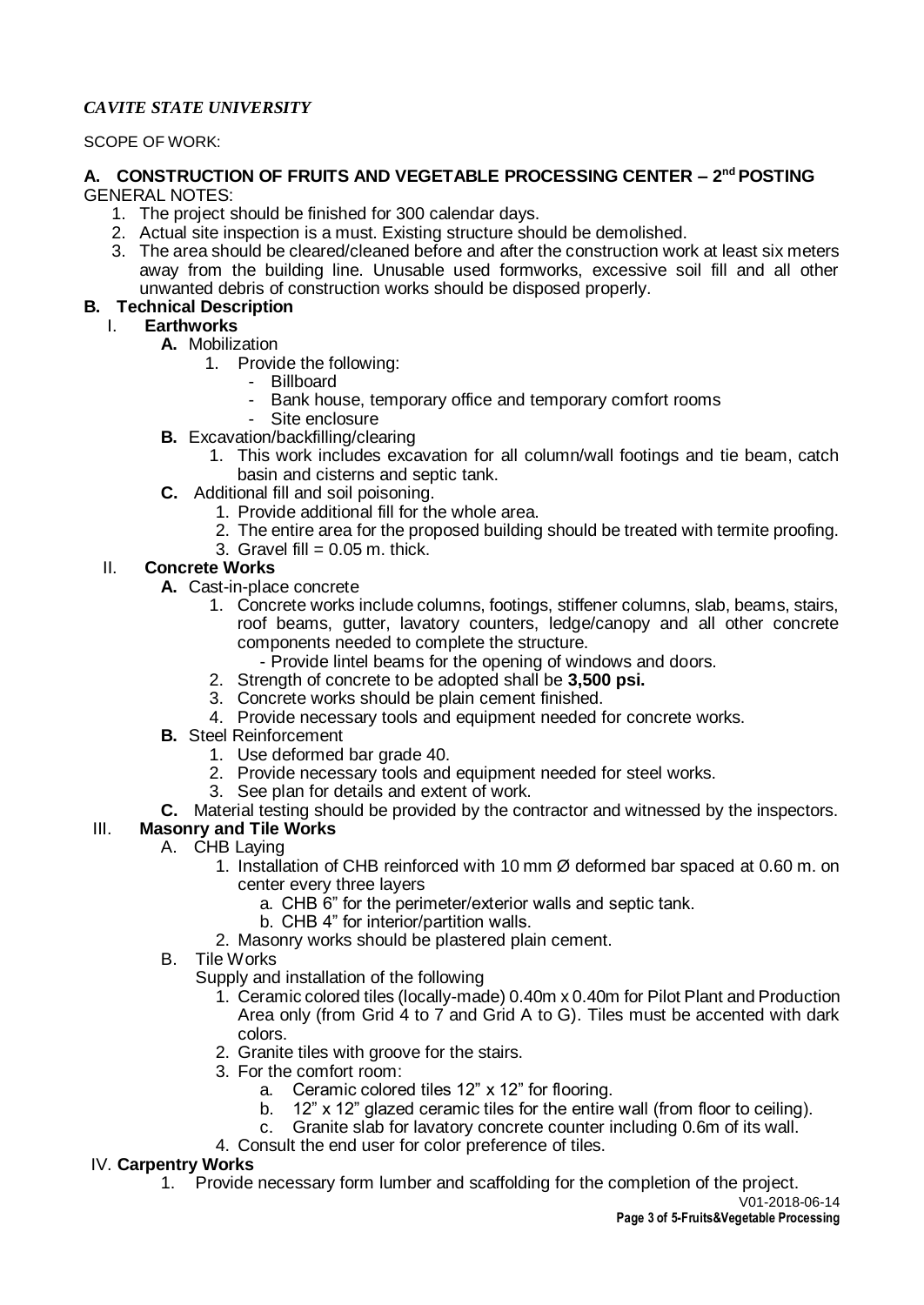### V. **Trusses and Roofing Works**

#### A. Trusses:

- 1. See plans for sizes of bar and other details for the installation of steel trusses.
- 2. This work also includes painting of two (2) coats of epoxy primer and two (2) coats of quick dry enamel black.
- 3. Provide necessary tools and equipment.
- 4. All joint connections should be fully welded.
- 5. Use galvanized CEE purlins ga. 16, 2" x 6" at 0.60 m. on center.
- 6. Provide 16mm Ø plain bar with standard turnbuckle for horizontal cross bracing.
- 7. Provide 4-16 mm Ø anchor bolts with nut and washer for each support.
- 8. Provide 12mm Ø with nut and washer for sag rod.

9. Use galvanized CEE purlins 16, 2" x 6" as fascia board with pre-painted fascia cover.

### B. Roofing

- 1. Adopt gauge 26 (0.50 mm) rib type red pre-painted roof sheet.
- 2. Adopt gauge 26 (0.50 mm) pre-fabricated and pre-painted flushing.
- 3. Adopt gauge 26 (0.50 mm) stainless gutter (10" x 7")
- 4. Provide 1" thick aluminum insulation (double) with 1" x 1" plastic screen.
- 5. All attachment to roofing sheet shall be 2 1/2" teckscrew.
- 6. Provide water sealant for all attachment (water sealant should be provided for both inside and outside surface of teckscrew head).

### VI. **Electrical Works**

- 1. Supply and installation of panel board and circuit breakers. Note: Bolt-on type, Nema Standard should be used.
- 2. Supply and installation of conductors and PVC conduit/junction box/utility box from main panel to convenience outlet/light outlet.
	- a. Provide PVC conduit orange pipe.
	- b. Utility and junction boxes should be PVC and deep type.
- 3. Supply and installation of electrical fixtures/switches/outlets and other electrical devices.
	- a. Switches (Bticino, National or its equivalent)
	- b. Convenience outlets (Bticino, National or its equivalent)
	- c. 150 watts, 6000K (Daylight), 220, 1200 Lumens, Size: 360mm. x 358mm. (H), IP20, Beam angle: 100 degrees (3 sets only)
	- d. 2-TB (4') LED fluorescent lamp with diffuser (48 sets)
	- e. Pinlight 5W (15 sets)
	- f. Provide perimeter pin light with switch (6 sets)
- 4. Supply and installation of the following:
	- a. Three units transformer 50 kva (brand new) including its all accessories.
	- b. One-unit 45' electrical concrete post and its accessories
	- c. Include testing and commissioning.
	- d. One-unit electrical concrete entrance post and its accessories
	- e. Consult inspectors for details and extent of work.
- 5. Tap to the source is included.

### VII. **Plumbing Works**

- A. Water Supply Line
	- 1. Adopt PPR pipes (PN 20) and fittings for water line.
		- a. 1" and  $1/2$ "  $\varnothing$  for water line.
		- b. Provide gate valve for every comfort room.
		- c. 1" PPR pipes and fittings from existing main line to cistern tank.
			- Provide PPR stop valve 1" from main line.
	- 2. Tapping to the source is included.
	- 3. No pipe should be embedded without testing it to leak.
- B. Sewer Line
	- 1. Adopt PVC heavy duty orange pipes and fittings (Sanimold type with O-ring or its equivalent) for ventilation, downspout and the whole sewer line system including septic vault fittings.
		- a. Use 6" Ø for downspout.
		- b. Use 4" Ø for main line and water closet